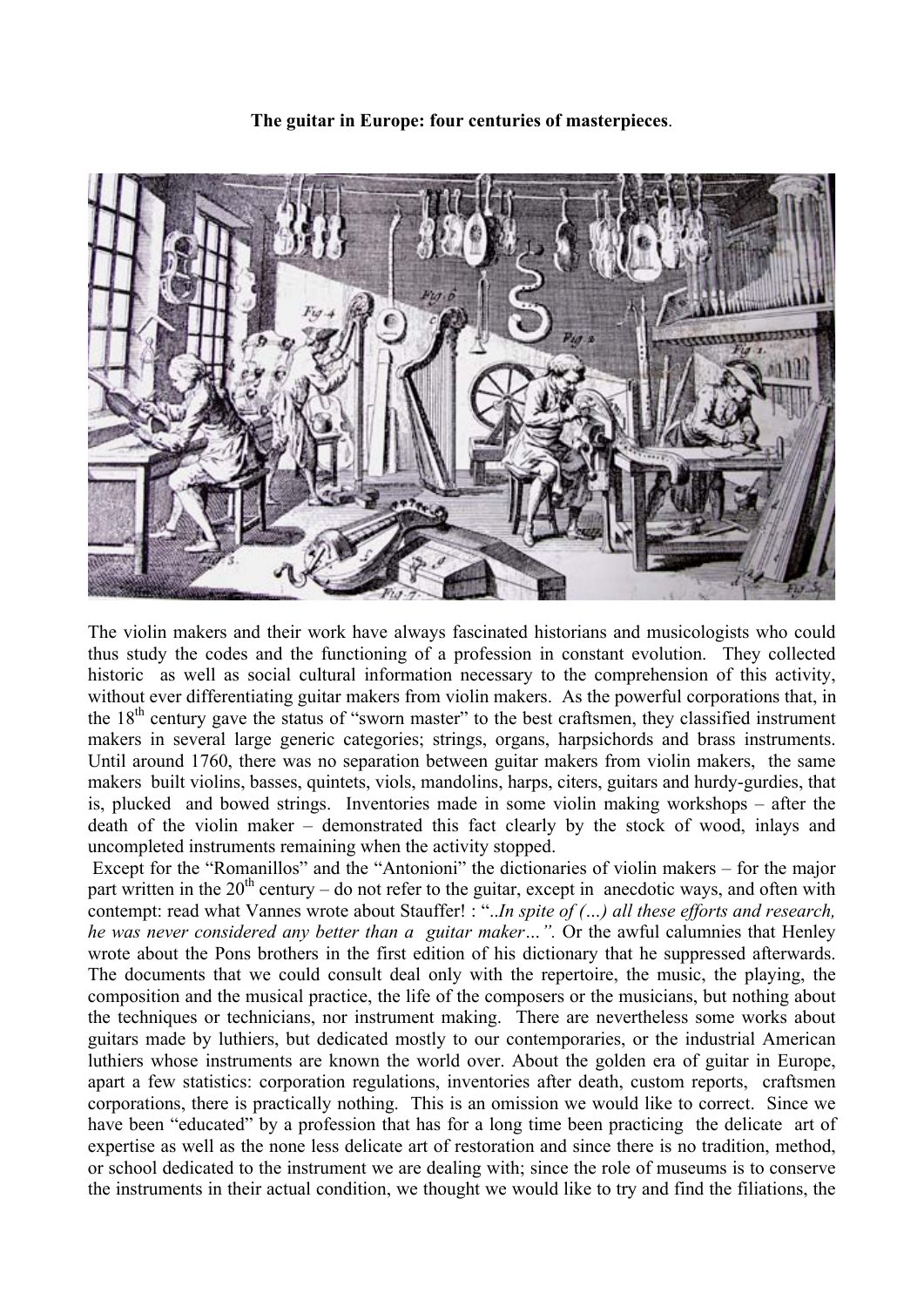influences, trainings, styles or schools that could be pertinent to apply to our research and the working techniques of the makers of the string quartets: observations, doubts, comparison, drawings, identification, double checking, classification of the information, etc…

To start with, it is important to note that, contrary to the general thoughts, the set up and the structure of these two instruments – guitar and violin – similar but somewhat different – was the same in countries like France, Italy, Austria, Great Britain, Germany and Eastern Europe: a sound box on which a neck was applied. Often one or several nails reinforced this neck set up. In Spain, the neck and the upper block were one block in which the ribs were directly inserted, but almost the whole of Europe – starting in the  $18<sup>th</sup>$  century – adopted the "glued neck" for the string quartet as well for the guitar, the lute or the mandolin. At the end of the  $18<sup>th</sup>$  century, everything changed: strings, in the first place. The Neapolitan string manufacturer Savaresse, after having settled in Lyons, around 1770, offered musicians silk strings covered with metal. These new strings, better sounding than gut strings allowed for a greater tension but easily damaged the delicate gut frets. Makers had to invent a new fret system to resist to these new strings. It was the first step towards modernity for guitar and the system – still in use nowadays – of fixed inlaid frets on the fingerboard. The latter were first in brass like those used on citers and mandolins, then in bone, then in silver and lastly in nickel ("*maillechort"*) invented in France in 1829. Thanks to these new strings and these new frets, the guitar could evolve: around the years 1785-1790 from 5 courses (5 x 2 strings) it evolved to 6 single strings, with a short transition of guitars with 5 single strings, and lyre-guitars.. The guitar, thanks to this new register and its 6 distinct strings, developed and obtained great success. More and more, makers dedicated their work entirely to the guitar and numerous composers were inspired by this instrument.

In the period 1790-1800, Northern Italy was annexed in part to France and Italian artists, with their instruments – guitars and violins – were much requested in Paris, as well as Vienna and London, where they led successful careers. Beautiful Italian violins were much appreciated by the Parisian makers, and a new trend started for antique instruments, particularly instruments made in Cremona by the great masters. Parisian makers, led by Lupot, Chanot, Pique and then Vuillaume, developed a passion for this Italian patrimony. In this way, the world of violin making evolved and, around 1800, the maker chose his family of instruments: violins or guitars. Violin-luthiers dedicated their activities to an expensive instrument, with an aureole of prestige, inspired by an antique knowledge and a know-how based on the past and the making of beautiful copies of the masters. On the other hand, guitar-luthiers interested themselves in an innovative instrument, modern, but they were not so interested in antique instruments, which they quickly forgot or modified. In France, around 1795, the violin found its place in the conservatory and acquired its reputation of elitist instrument, while the guitar had to wait almost two centuries – the year 1969 – when it was taught by Alexander Lagoya and won its spurs.

We do not wish to polemize on the word guitar, on the beginnings of its use, on the differences or similarities noted with guiternes and other vihuelas, we started our observation at the precise moment when the three entities concerned started understanding each other when the word "guitar" was mentioned: the composer, the musician, and the maker. Let's return to the beginning of the  $17<sup>th</sup>$  century; the guitar was a complex instrument, of quality, that would remain - for almost 4 centuries -- the instrument most constructed and played in absolute. A complete instrument, elegant, technical, with its story, its authors, innovations and evolution, with composers and musicians. Therefore, a real patrimony which different styles are testimonies of a know-how typical to different regions in Europe, their history and their culture.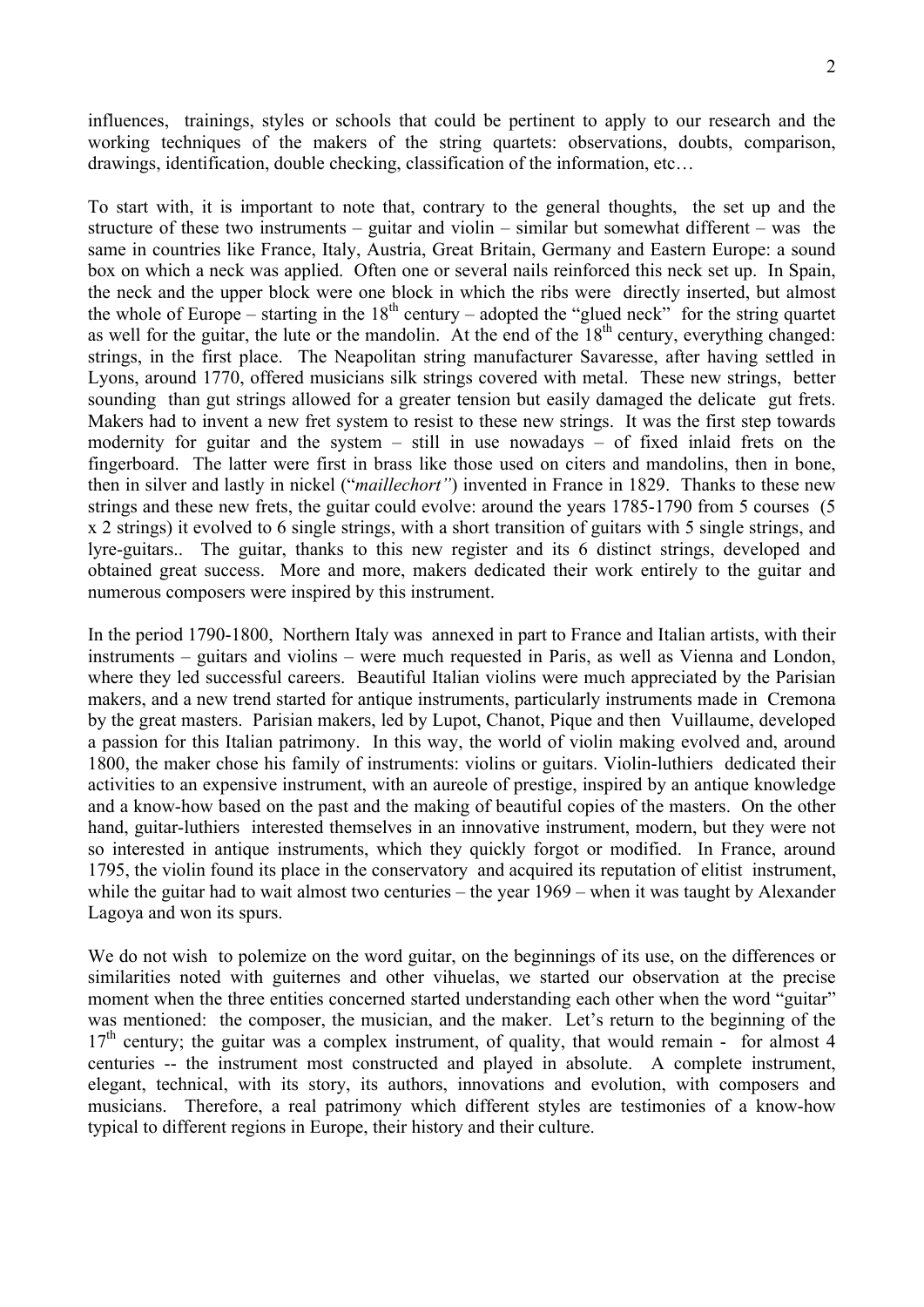

In the  $17<sup>th</sup>$  century, principally three countries shared the production of quality guitars: Spain, Italy and France. The making in Italy and France shared a common evolution. Spain, on the other hand, developed a particular making: the guitar gained its sixth string around 1770 and remained with six courses for a long time, until around 1830. Spanish artisans kept the specific neck attachment to the box and antique processes derived from lute making: a fan bracing and the bridge glued on the top for knotted strings. Their making techniques had to wait until around the end of the 19<sup>th</sup> century, when with the help of the great Antonio de Torres they imposed themselves to the whole of Europe, even to the whole world. Before that time, the guitars made in Spain were exported to both the Americas and to Great Britain, but never crossed the Pyrenees.

Let's come back to the non-Spanish guitars. In the  $17<sup>th</sup>$  century, Italy – or rather the provinces that composed then the geopolitical scene of the Transalpine peninsula – offered the most beautiful guitars. Often, the makers originated from the Fussen area, in the south of Baviera. To respect the strict regulations of the corporations that required a limited number of registered luthiers, the latter had to leave their native towns very early, around 8 years of age for Pietro Railish for example, who then was hired by one of the Sellas brothers in Venice. The makers had to do their apprenticeship,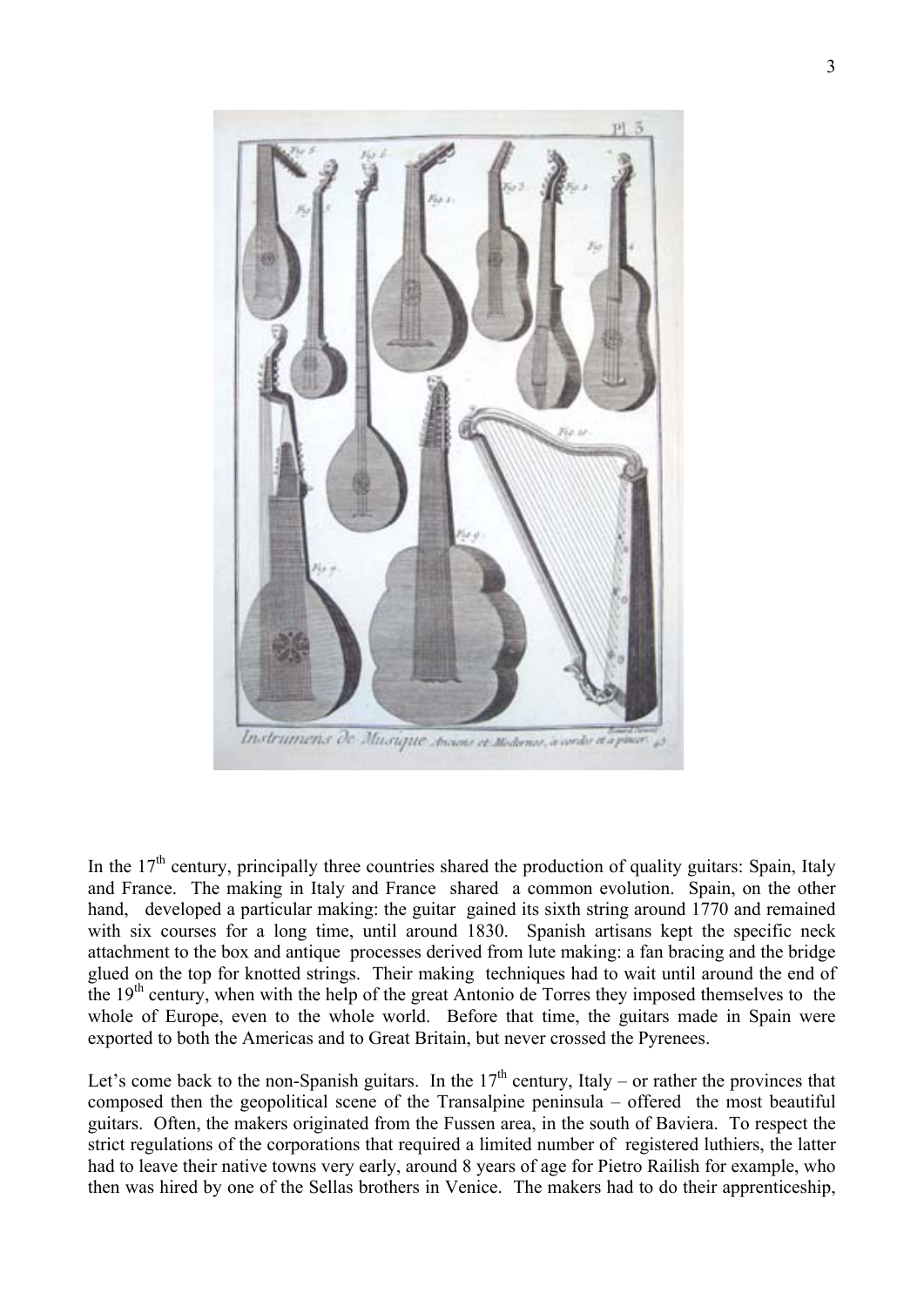then conducted their activity far from their hometowns. Italy with its nice climate, its cultural and artistic life, willingly welcomed these talented craftsmen; moreover, the Catholic faith was generally protective towards those fleeing from the strictness of the Reform that was propagating itself in the north of Europe. That is the reason why many craftsmen left Germany to settle in Italy. They brought with them techniques and particular aesthetics, the contrast ivory-ebony for example, and the typical engravings in the style of Dürer that decorated the "cartouches" of the instruments' fingerboards. The Sellas brothers and the Railish brothers, as well as Kaiser, Jungmann, Ertel, Grail, Stadler, Schmitt and so many others settled in numerous Italian towns and often integrated themselves by "Italianizing" their names.

The request for "Italian" guitars at that time was very important and luthiers offered - besides mandolins, lutes and other theorbs – two models of guitars: with flat or arched backs, dimensions varied. Tops had just a few bars, generally two above the rose and one below. The maker used a hot poker under the top's surface before closing the instrument, so the top remained very flat at the joint and would not deform itself with time or by the strings' tension. We found these fire marks on certain guitars from Naples until around 1850. The bodies were made of hard and acoustical materials, ivory or bone, serpentine, ebony, rosewood, connected between themselves by parchment stripes recuperated most of the time on antique books cut to this effect. The tops were richly decorated all around the rose and on the edges, sometimes almost all around the top. The fingerboard and the head were equally decorated with purflings and inlays, and the fingerboard often decorated with ivory or bone, the "cartouches" engraved with scenes like hunting, music, or pastoral life. A parchment rose, often enriched with wood, closed the instrument's mouth. Those guitars were so beautiful, so refined and luxurious, that when the practice of music imposed new standards, their owners preferred to have them adjusted by a luthier rather than buying or using new ones. They were thus modified several times, maintained, and kept until our present days.

In the  $17<sup>th</sup>$  century, it is well known, Italian makers not only made prestigious guitars for the courts and their entertainment, they also constructed sober musical instruments. Numerous documents testified of guitars and violins made on the same bench, for simple musicians. Thus, at the death of Andréa Guarneri in 1692, the workshop, the tools and the stock of wood were divided between his sons; thanks to the notaries' acts that managed this inheritance, we know that this famous workshop constructed violins and guitars, as did the nearby Amati workshop and many others. Unfortunately, these guitars have not survived. Another example of Italian guitars were those made in Cremona around 1690 by the great Stradivari. (According to the inventories, only five still exist in the world and in the Museum in Cremona a fine guitar neck has been kept, probably due to the prestigious signature). Those magnificent guitars, by renouncing to the exuberance of ornaments in ivory, tortoise shell or mother of pearl, became sober musical instruments in wood, and were not collected as they deserved.

In Paris, the Voboam Family constructed the guitars that were the most requested. For almost 100 years, from 1630 to about 1720, René, the father, together with his brother Alexandre, his son and his nephews, offered numerous guitars to a varied clientele. The most luxurious were almost completely covered with tortoise shell creating complex geometrical design, only separated by fine purflings of ivory and ebony. The rosaces were in parchment, often in gold leaf. The guitar was King Louis the 14<sup>th</sup>'s favourite instrument, as well as the Music Superintendent Lulli, and thanks to this preference, guitar was with no doubt the most "trendy" instrument in Paris. The Voboam Family, together with their Italian colleagues, constructed simpler instruments as well, intended for musicians with modest means, without any decorations, made in fruit wood with simple ebony purflings, sometimes no purflings at all, and also in this case, only the instruments richly decorated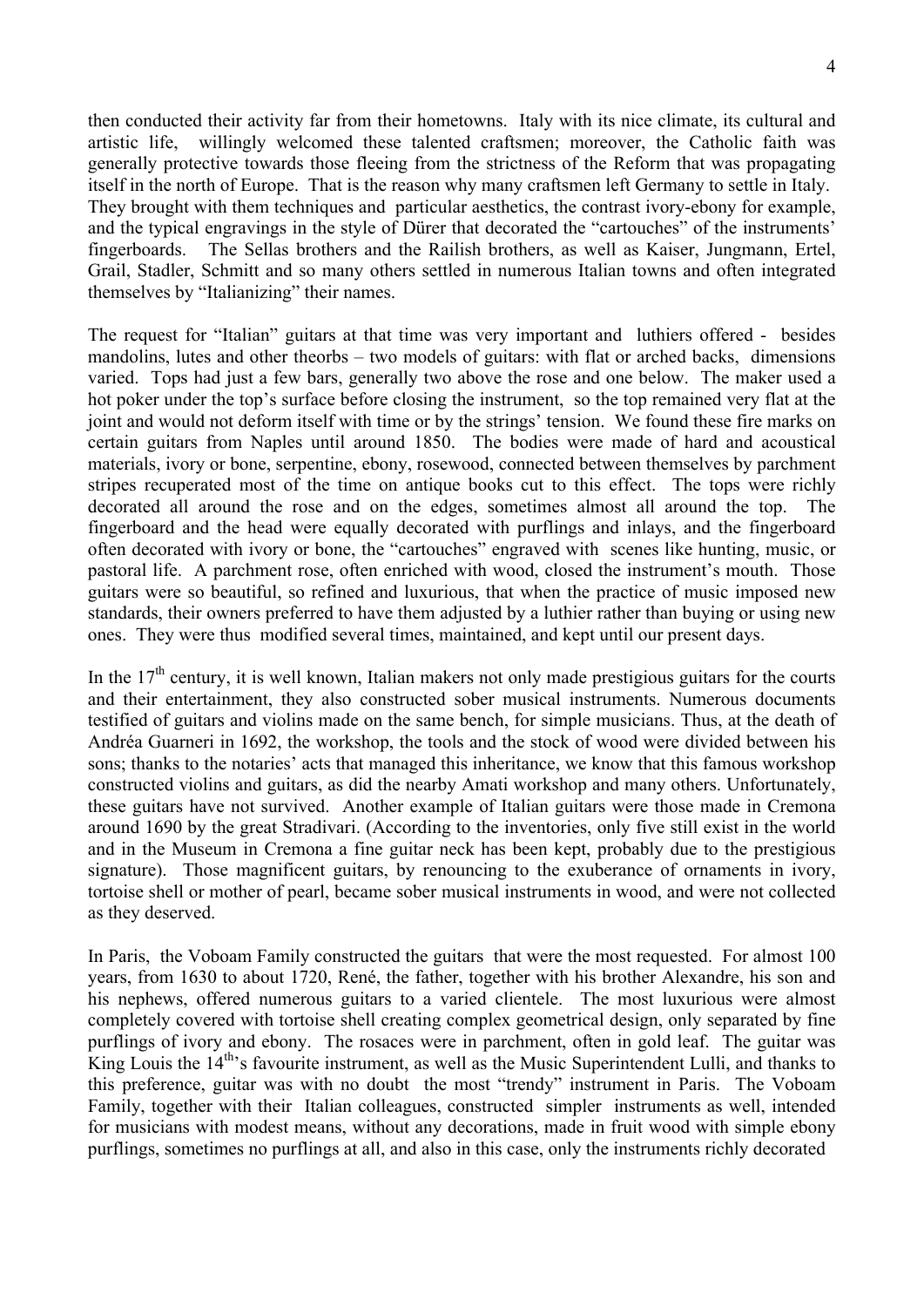

survived. In all cases, the interior construction was the same, spontaneous, with no excess in the finishing. A large block in the upper part of the instrument exerted pressure on the guitar's structure, but at the difference of their colleagues, the Voboam made it as light as possible and the ribs as well as the top were the more independent as possible from this block that held principally on the back. The Voboams were probably the first luthiers who specialized themselves in the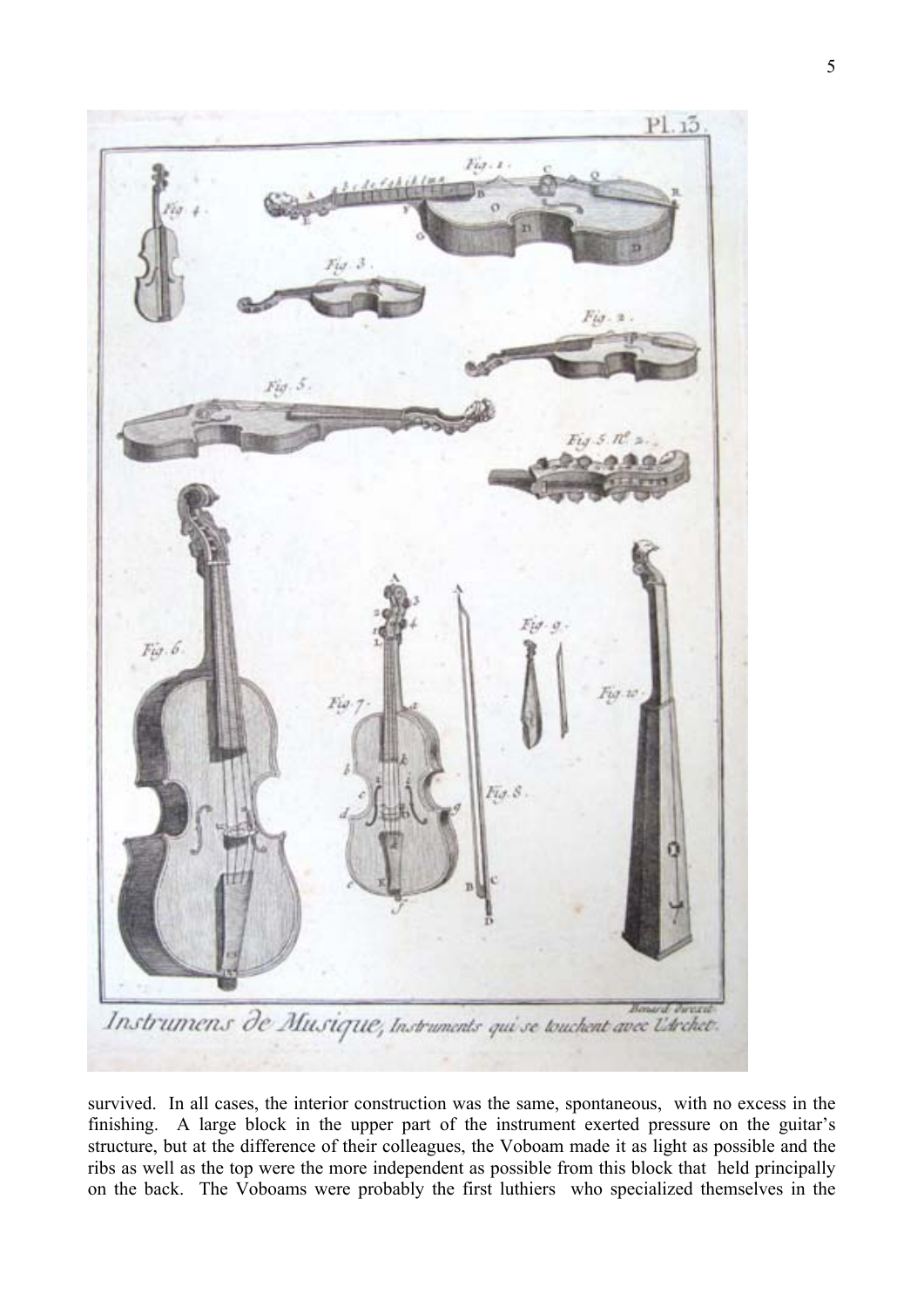making of a single instrument, and no mandolin, nor cister, not even any viol, result being made by them, even though those were instruments very popular at the court.

The  $18<sup>th</sup>$  century saw the success of the Parisian lutherie. We could not find any satisfying reason why, during the major part of the "*century of lights*", we could not find "classical" guitars in Italy. The ever growing success of violin making and its famous makers probably monopolized all efforts, all attentions, and thus occulted the work of guitar makers. On the other hand, the guitar's structure did not go through any notable change between 1690 and 1770. The makers went on working like in the previous century but made simple wooden guitars without any decorations, and none of those have survived.

A recent study underlined the fact that during the  $18<sup>th</sup>$  century, in Italy, a new type of guitar was being played called "battente guitar". These new guitars were set with metallic strings tied with small bone nails to the" brague" of the guitar (to the lower block). These strings were of 4 or 5 courses, sometimes more, and, like mandolins, had a bended top and a mobile bridge. They were "battues", that is played with plectrums while guitars with gut strings were "pincées" (picked) with the fingers or with the. fingernails. These guitars came from Calabria and the South of Italy. Very fashionable, they accompanied singing and dancing, but were not made nor played in other European countries, where citers with metallic strings were preferred.

Italian makers, during the  $18<sup>th</sup>$  century, made two types of guitars :

- very simple guitars, "Stradivari" type, particularly in the north of the country
- "battente" for the south, in fruit wood, of various dimensions, that for the major part remained in their original state – after the trend disappeared – and that history has difficulty in dating and identifying.

We can assert that the classical guitar, set up with gut strings, was French, mostly Parisian, for the major part of the 18<sup>th</sup> century. The makers Lambert, Michelot, Saunier, Deleplanque, Caron or Renault, etc. demonstrated it. At that time, the guitar pattern became codified, the diapason was more or less defined (around 63cm) , and the making by all these luthiers followed more or less the same schema. The top was free from any obstacles (inlays or decorations that could prevent playing), the selected materials were more flexible; tortoise shell or ivory were substituted by fruit wood, harder and more acoustical, or exotic woods, rosewood, satinwood, mahogany and of course maple. We could find two bars above the mouth and one below, around 1800, the first bars in "X" or "Y" shape were invented.. Typical inlay called "pistagne" or "pistaille", inherited from the Voboams, were set around the guitar and the mouth, and a parchment rose, for the most beautiful models, closed the top. The inner linings were in spruce, very fine, the blocks were in linden tree, slightly concave to make the instrument lighter, and the inside was as refined as the outside. The neck was always glued on the ribs crown, but the reinforcement nail was not in use anymore. Towards the end of the century, a radical change announced itself.

Luthiers went on investigating how they could increase the power of the guitar and how to extend its register. After several attempts – more or less successful – like the guitars with two tops made by Lambert and Saunier, the complicated decacordes by Caron or Lejeune, the theorbed instruments with 6 strings on the neck and two or three bass strings outside the neck, and some lute-guitars, it resulted in a lyre-guitar that obtained a real success – from 1780 to 1820. These instruments meant the definite passage to the 6 strings. It was simultaneously in Paris and Naples that the first modern 6-string guitars made their appearance around 1780-1785. After several trials of 5 single stringed guitars, the makers added the  $E 6<sup>th</sup>$  string that gave the instrument its definite colour.

During the whole of the 18<sup>th</sup> century, Spain continued to make remarkable instruments. Around 1770, a  $6<sup>th</sup>$  string was added as well, which remained double until around 1830. Napoleon 1<sup>st</sup> met defeat in Spain and the borders between France and Spain remained shut for a long time – the Spanish luthiers became known and appreciated much later.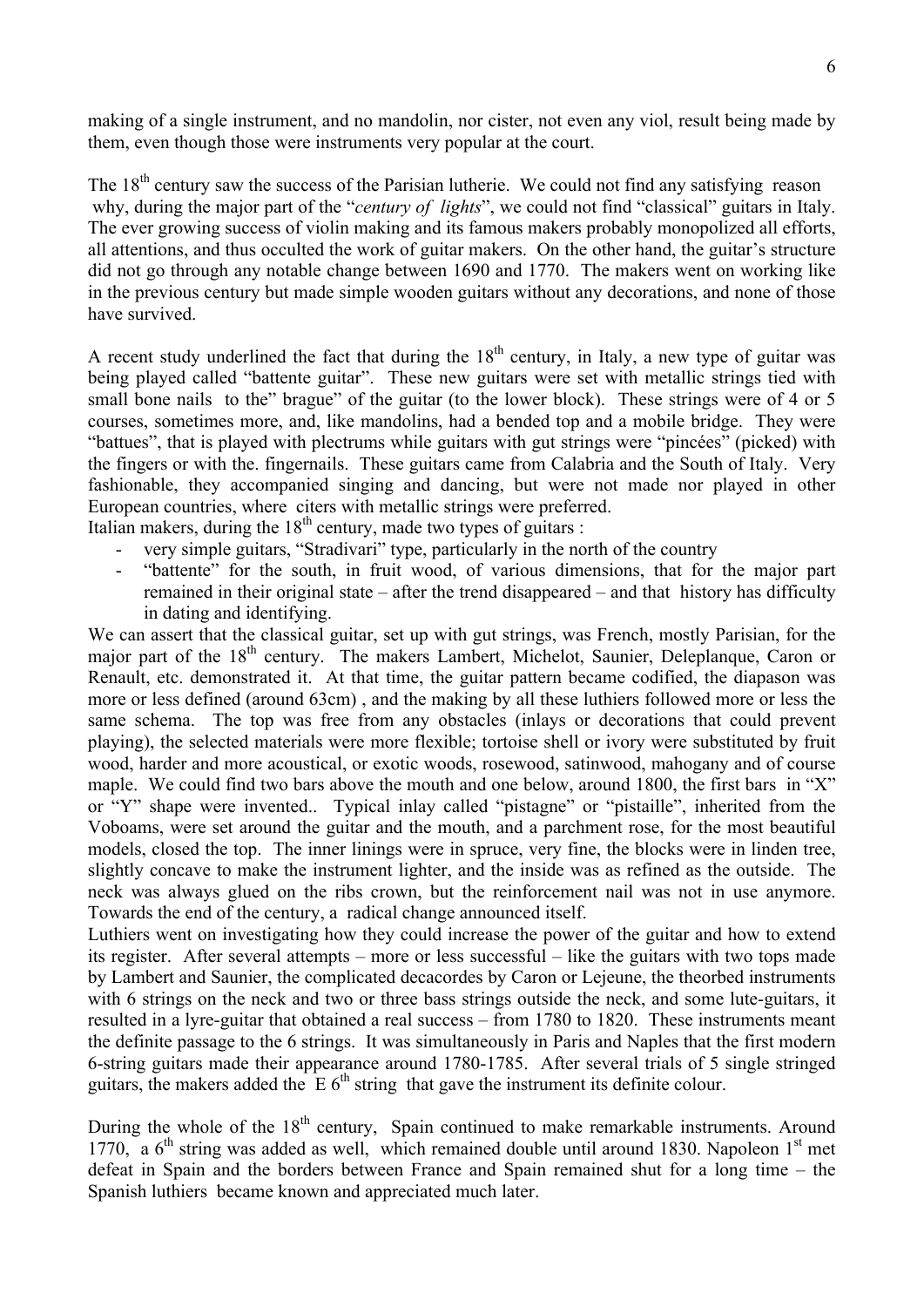

In the beginning of the  $19<sup>th</sup>$  century, France and Italy were leaders on the guitar market, together with Austria, Germany and England. Those countries, in spite of the conflicts that opposed them but thanks to the agreements between them, shared the same taste for music, liked the same composers, same interpreters, and same makers. Principally, Pons and Lacôte in France, Guadagnini and Fabricatore in Italy, Stauffer and Ries in Austria, and Panormo in England. Europe as a whole was more or less directed by France and its allies which allowed for an easy circulation of arts and culture. Musicians and composers were the real "stars" in the European courts and their instruments object of curiosity and envy. Guitar, as always, was considered by painters – who are the testimony of our societies – like an object of pleasure and culture.

The  $19<sup>th</sup>$  century was a grand century for guitar. Equipped with its new strings, its new tessitura, its new chord and with its power increased, guitar seduced composers. Makers were evolving and techniques were getting refined. The neck was now wedged in the upper block and the ribs to better resist the tension of the strings. In France, the Pons brothers, then Lacôte, brought more improvements to the guitar :

. the particular joint neck/.heel

- . the new small bars under the fingerboard to answer the higher notes
- .another bar below the bridge
- . the use of new veneered exotic woods on light and sounding spruce and the back in one-piece

. the beginning of breaking pegs , then tuning machines.

In Italy, the large "moustaches" of the Neapolitan guitars made by the Fabricatore dynasty and the large bridges of the Guadagninis' guitars straightened the guitar tops and did not need the supplementary bar in the lower part. Laprevotte, and after him all the guitars made on the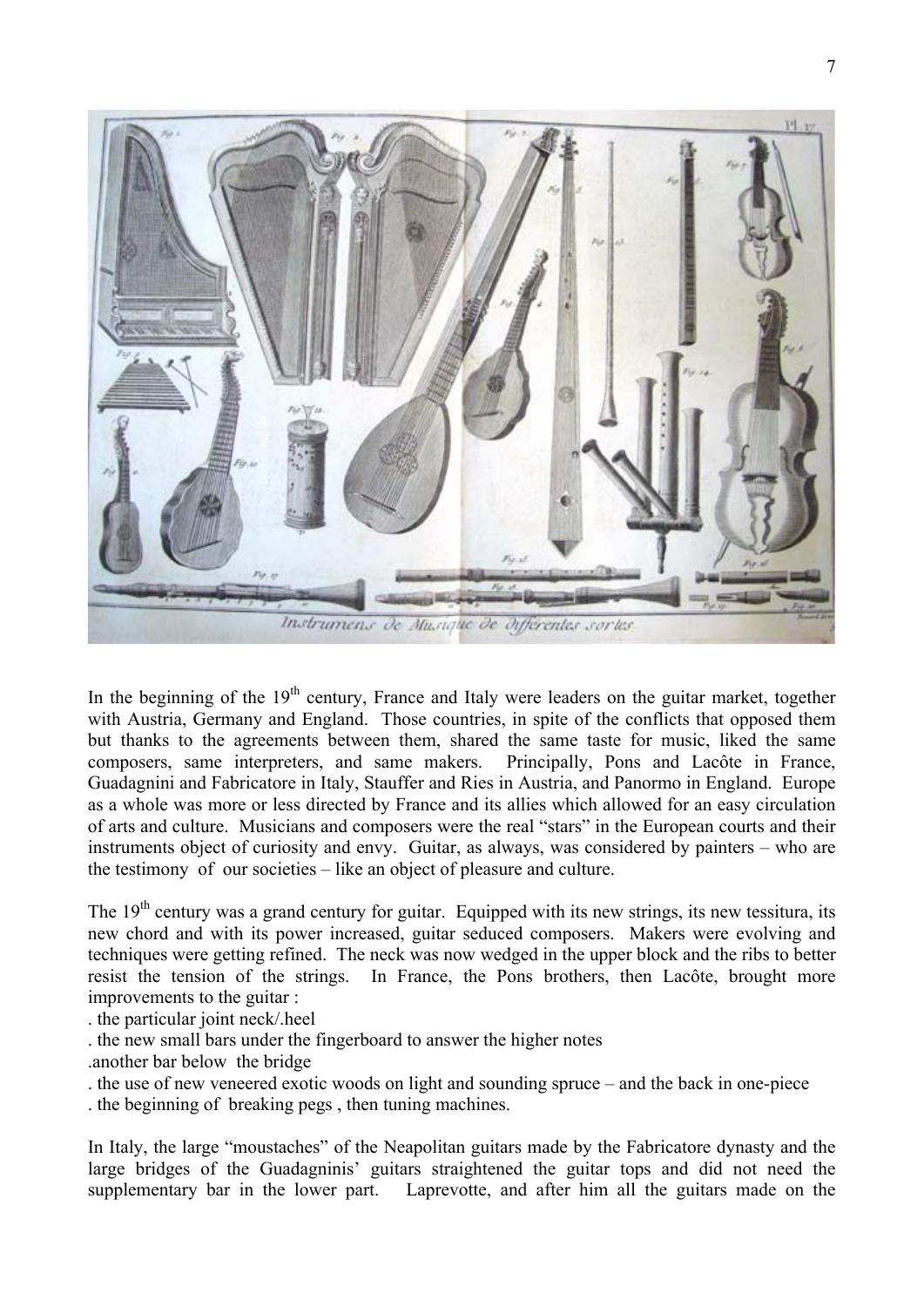"Molino" pattern, preferred to set the bars in the same direction as the grain of the wood, like on a violin.

Then the ebony fingerboard was lowered on the top, set half way down in the wood, in the case of guitars by Fabricatore or Filano, and lastly – and this is of real importance – the lower nut (bridge) was mobile and adjustable.

In France, England or Austria, holes were made on the bridge and the top for a better sustain of the strings and a stronger tension, but in Italy bridges with knotted strings were preferred.

Guitar became the absolute instrument, so popular that everyone wanted to be part of the success: composers – Italians for the most part – started a real "style war" by associating with the makers to promote models and sonorities they preferred to their pupils. Thus, Carulli worked with Lacôte, Legnani, with Stauffer; Sor and Aguado – even though of Spanish nationality – played guitars made by Lacôte and Panormo, Molino imposed his very particular model inspired by the famous guitarviolin made by Chanot, and Giuliani never abandoned his Fabricatore. In all cities of Europe, hundreds of passionate teachers taught guitar to enthousiast pupils and numerous concerts were given to a passionate public.

After 1810, the request for guitars became enormous and a real industry started in Mirecourt, in the east of France, and in Markneukirshen in Saxonia. In Mirecourt, between the years 1800 and 1840, tens of workshops started constructing a large number of guitars to be exported all over the world, thus creating a style, a school. The same happened after 1840 for the violin. In Markneukirshen, the exports went to Austria, Russia, and Germany. The craftsmen rarely signed their production, leaving the commercial aspect of their instruments to the dealers and to the factories that produced hundreds of instruments every year, in all categories. Mirecourt, this small village in the East of France, became the provider of specialized workers in violin making for the whole of Europe, and some of them left their native Vosges to go elsewhere to try and make fortune: Guiot, Gérard, Boulangier, the Roudhlof brothers and one of Chanot's son moved to England; Lété, Noisiel, Calot, Bastien, Pacherel moved to Italy; Aubry to Spain. Others went to the far away Americas. Italy went on making quality instruments with characteristics typical of each region: Naples, Venice, Rome, Turin or Milan, Catania, etc. Very often, the same luthier made guitars and violins, thus avoiding the industrial rationalization and its factories.

In Vienna, cultural capital of Eastern Europe, the Italian composer "in residence" Luigi Legnani asked Georg Stauffer, former cabinet maker who became luthier, to construct instruments according to a particular pattern he was affectionate to. Thus, the luthier constructed a new guitar model: a larger body, more proportioned, very straight at the waist, with relatively low ribs, a rose that cut the top in two, and very often the diapason rather short. The back was very fine, rather arched, and strong bars straightened it. The top was very thick, almost with no bars. He also invented a system of adjustable neck/fingerboard which, by means of a simple screw, allowed the musician to adjust the height of the strings. The fingerboard was also carved between each fret to allow the guitarist to play the chord to create a sort of vibrato, and proposed – very early in his career – mechanics hidden under a silver plaque very finely engraved. His most audacious innovation probably remained the "Arpeggione" that Shubert loved, and for which in 1824, the composer wrote the beautiful sonata in la minor. Unfortunately the instrument was forgotten and nowadays this composition is played on cello… Stauffer, his sons, and his pupils after him, remained one of the most innovative luthiers of the beginning of the 19<sup>th</sup> century and gave his name to a particular style that other luthiers adopted later on. We have to remember that Fender later on used the beautiful heads made by Stauffer, and that a certain Christian Frederick Martin – his worker – expatriated to the U.S. and created the firm CFMartin in 1833. Both these American guitar giants owe a lot to the modest Viennese luthier.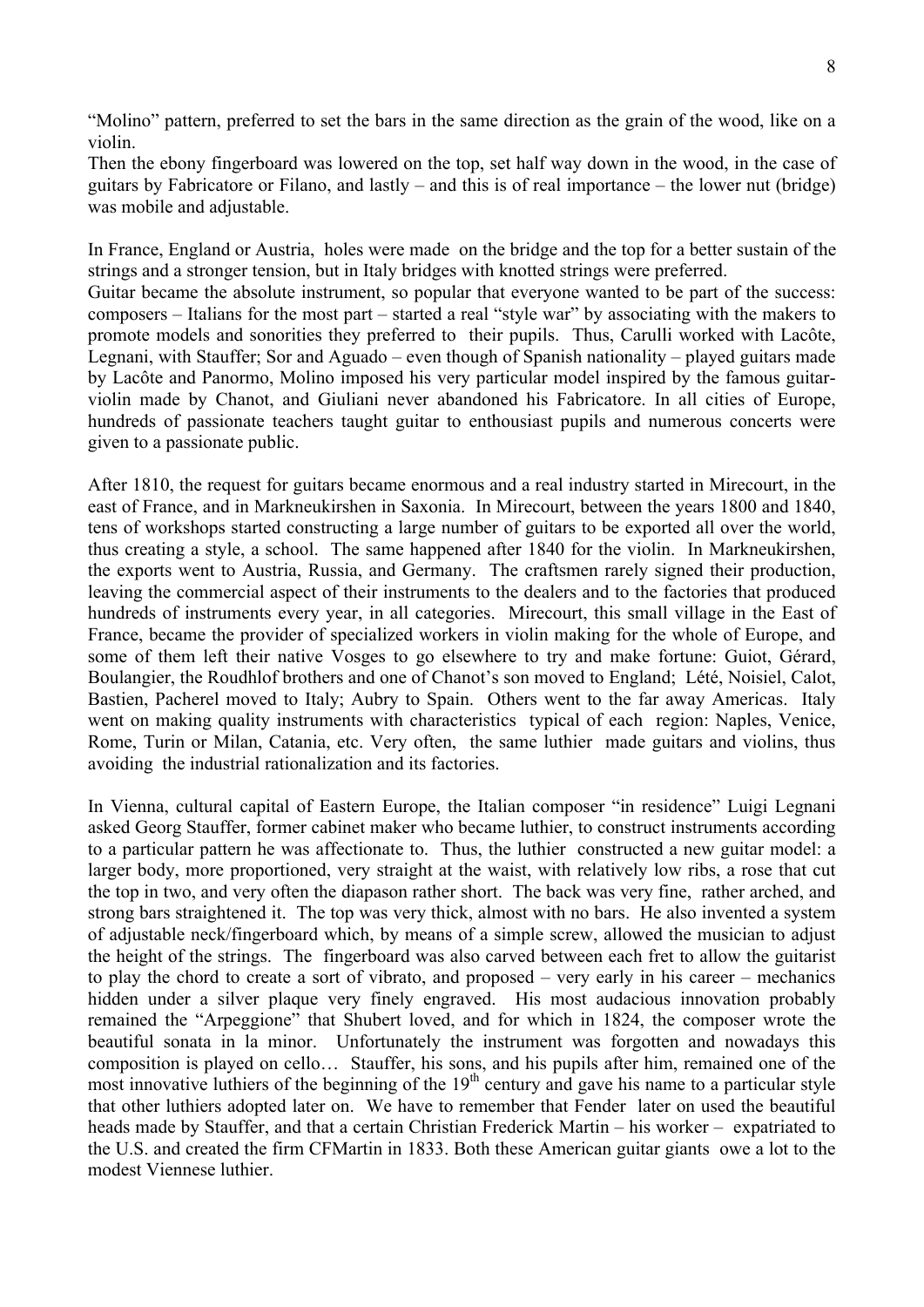In London, the Panormo family was "THE" reference in the matter of guitar-lutherie. Originally from Palermo, trying to escape poverty, the father Vincenzo and his family expatriated first to Paris around 1760, where he constructed nice violins. Rapidly, around 1783, the family settled in London and there the eldest son, Louis, became guitar-luthier. His label specified that he made "Spanish guitars", probably so that his instruments would not be mistaken with what was called at that time "English guitar", a kind of citer with metallic strings, very trendy in those days. Nevertheless, this maker made guitars in the Spanish tradition, with a fan bracing but, strangely, a bridge that pierced the top; the distance between the holes was so precisely calculated that they went through exactly between the threads of the fan bracing. Starting in the 1820s, he added mechanics on his guitar heads, because English musicians did not like pegs. No one knows if it was because of the humid climate, or because his father was a violin maker and therefore varnished his instruments, but he was one of the first European maker to start varnishing the top of his guitars. Lastly, he offered a particular fingerboard with slightly arched surface called "radius". Louis Panormo did not work alone, his brother Joseph was collaborating with him, then his nephew Edward. He employed several workers, some of which were directly recruited from Mirecourt and collaborated with some Parisian makers as well, like the Pons brothers. Louis had another passion: constructing violin bows! He constructed a beautiful and personal model, still much in demand by musicians today.



Spain was rich with several important and beautiful lutherie schools: Cadix, with Benedid, Guerra, Sanguino, and the Pagès dynasty; Madrid, with Munoa and the large family of Ramirez, started by Francisco Gonzalez and their pupils; Barcelona and the Altamiras, Garcia, Simplicio, then Fleta, Valencia and Grenada and their more modest makers that built – like in Mirecourt – thousands of more affordable guitars. Due to political incertities, Europe discovered the Spanish makers' masterpieces in a much later period. Spanish star musicians like Sor or Aguado played their compositions in Europe on non-Spanish guitars and the production from their own country - although beautiful -- remained unknown. Spanish lutherie took its revenge after 1870, when the maker Antonio de Torrès became very famous for the instruments bearing his name. Larger, wider, his guitars conquered all amateurs, and his guitar model became THE reference model.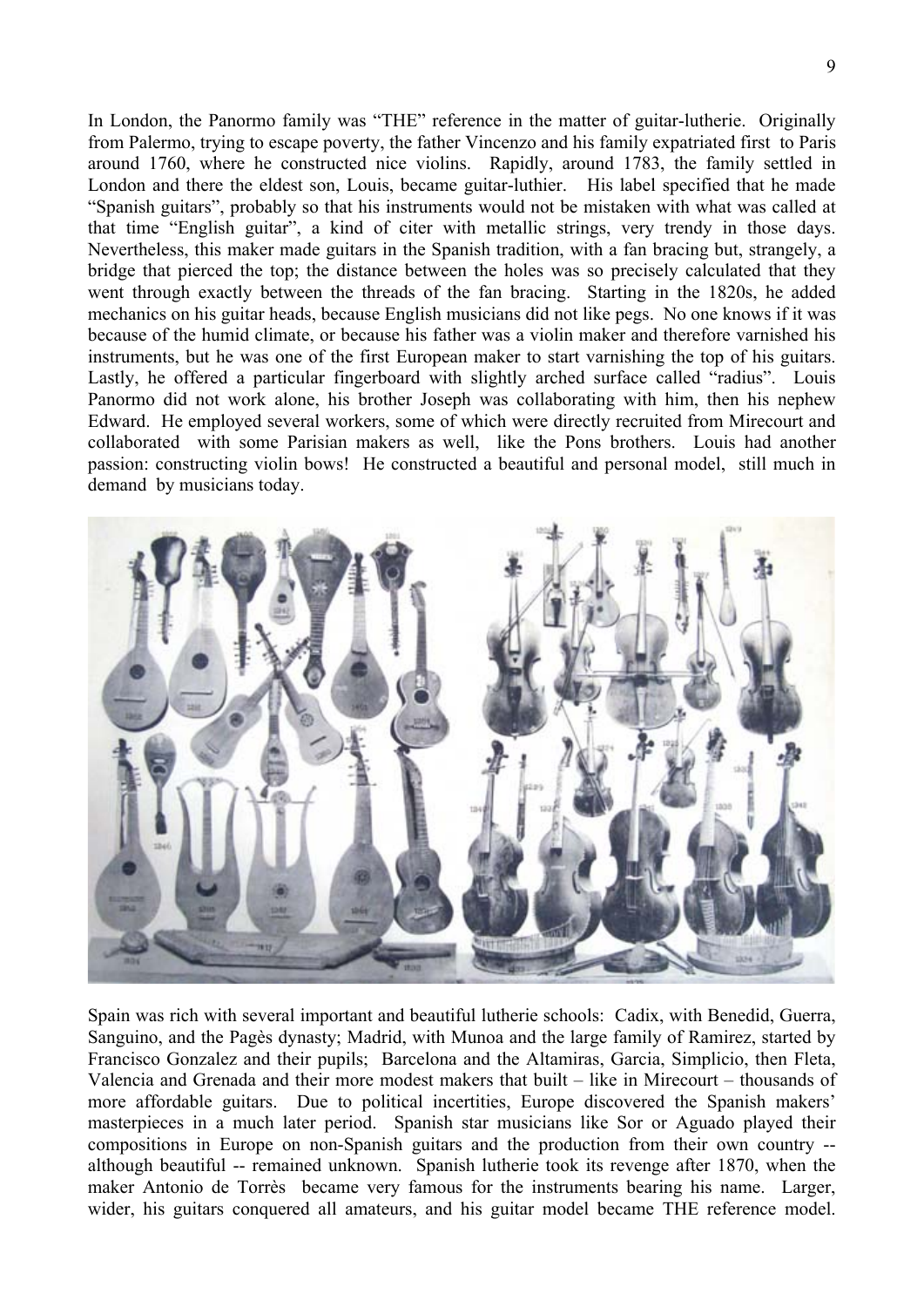After 1870, in Europe, almost no guitar were made with a parallel bracing and bridges piercing the top. This luthier really revolutionised the evolution of guitar making. One day, to prove the validity of his acoustic theory, he built a guitar with a cardboard box, "poor" and inert material and only the top and the bars were in wood. This guitar was tried and played "blind" behind a curtain, in front of a very demanding audience and at the unanimity, it won "best sonority". Torrès had proven that the top and the bars, the thicknesses, the tension of the wood were determining factors for the instrument's sonority, not the quality of wood used or the hardness of the materials. Today, this guitar is part of the collection of the Museum of Music in Barcelona. Torrès became "THE LUTHIER" of guitars: there is a "Before" Torrès and an "After" Torrès, like there was a *Before* Stradivari and *an after* Stradivari.





In the beginning of the  $20<sup>th</sup>$  century, guitar making in Europe slowly declined. Perhaps because energies were monopolized by darker preoccupations. In the 1930s, following the example of Mario Maccaferri, numerous Italian luthiers settled in Paris: some violin makers, but mostly guitar makers, and a rebirth of guitar making took place, mostly in the Jacobacci workshops, Enesa, Favino, Castellucia, Buccolo, Buzatto, Di Mauro, Papalardo, Emanuele, etc. These craftsmen constructed a different lutherie, played successfully by a new generation of musicians. A new youth was given to the guitar, a new enthusiasm and a new repertoire. Jazz guitar remained a good example of European lutherie: box in plywood, low cost materials, but good technique that offered certain advantages of strength and sonority, and a very particular bracing taken directly from the Milanese luthier Mozzani giving the instrument and its metallic strings a particular sonority that seduced many musicians. In Mirecourt, factories still constructed and exported a lot, but there were already a lot of competitors: classic guitar in Spain with their own factories offering favourite models at a lower cost. At the end of the 1960s, the last factories in Mirecourt definitely shut, while, as a paradox, a new rise in the handicraft lutherie, guitar as well as violin, took its flight.

Today, guitar remains one of most constructed instrument in the world; without hard feelings, it ranges from the most industrial mass production to the confidential creation of some unique pieces for privileged artists. We only wished to pay tribute to this magnificent instrument that musicologists and historians curiously have not taken into consideration; our scope was to inform about its history, its rich patrimony, its evolution, techniques and artisans. During 4 centuries, from the end of the Renaissance until today, played by star musicians in the European courts as well as street musicians, it has been a companion to all events – important or less – of our European cultures.

We would like to end this essay by reminding that guitar has been collected from the beginning of its creation; for the elegance of its models, the quality of its construction the diversity of its